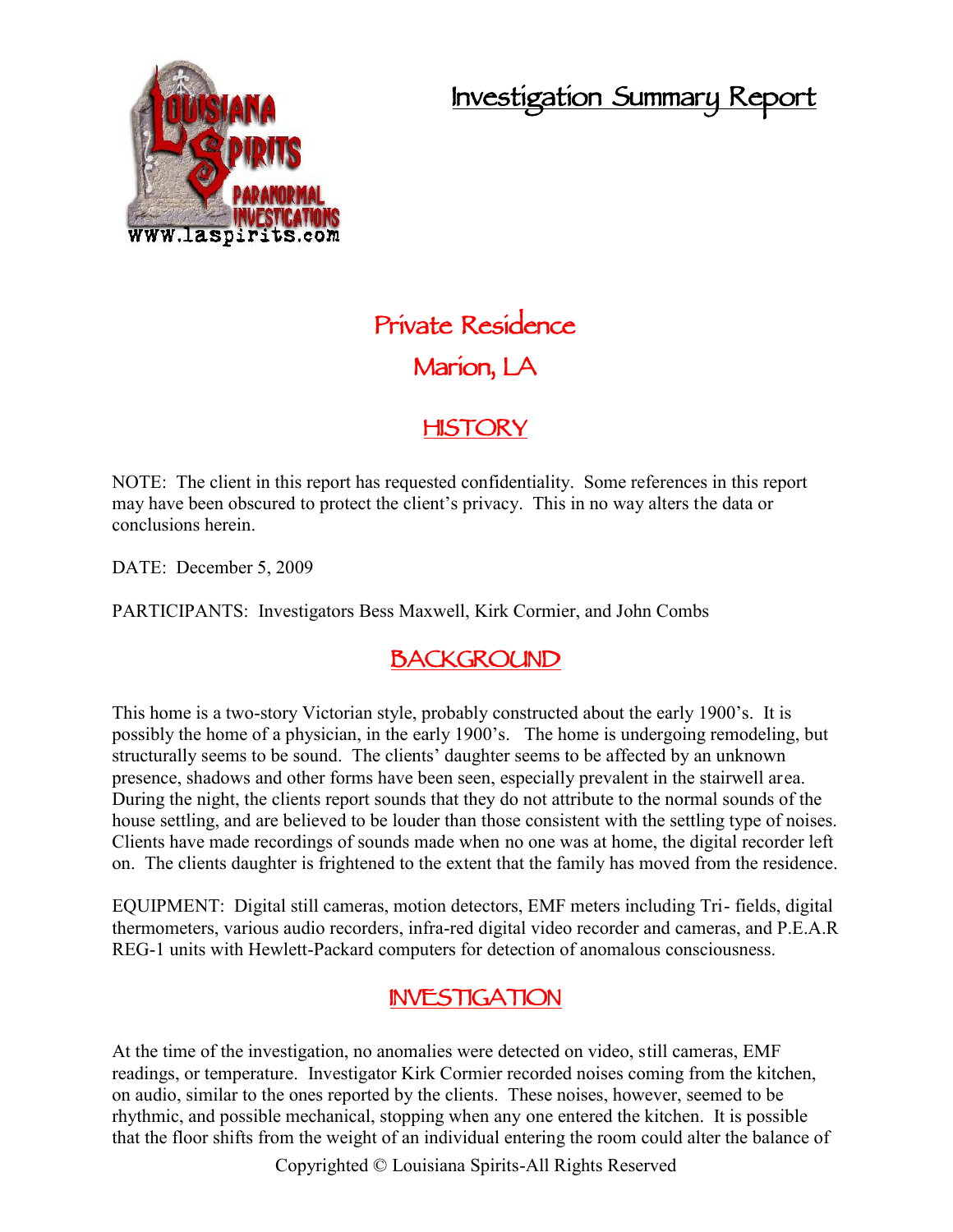appliances, causing the noises to cease. This area, as well as the stairwell, needs additional research and study, as some data has been gathered, but not truly definitive. Investigator Bess Maxwell caught two voices on digital, the first one not clear, saying either "the pattern?", or "the bedroom", neither in direct response to a question or a comment.

A series of 37 tests in various areas and at various times were run using the P.E.A. R REG-1 units equipped to utilize quantum decay method to detect the presence of any near-by consciousness, when the areas were otherwise clear of human presences. At the minimum reporting standard of p< .05, we could expect to receive 1.85 tests as positive, due to statistical chance alone. Six tests were positive, with an average score of  $p$  < .028405. Using this figure to determine the expected number of tests as positive, but due to chance only, we could expect 1.05 tests to be positive. The six tests represent 5 more than could be expected by chance alone. The areas that tested positive were the kitchen, the stairwell, a bathroom, and a child's bedroom. This is the same bedroom where the child felt frightened to stay or sleep.

| TESTS:         |                                |                          |
|----------------|--------------------------------|--------------------------|
| Kitchen $#2$   | $z=1.716$<br>Max $z = 2.591$   | p<.043081<br>p<.004785   |
| Bathroom 1     | $z=1.801$<br>Max $z = 3.030$   | p<.035851<br>p<.001223   |
| Child's $BR#2$ | $z=1.896$<br>Max $z = 2.129$   | p<.02898<br>p<.0166627   |
| Stairwell #3   | $z=1.924$<br>Max $z = 2.773$   | p<.027177<br>p<.002777   |
| Stairwell#4    | $z = 2.017$<br>Max $z = 2.438$ | p<.020133<br>p < .007384 |
| Stairwell #1   | $z=1.995$<br>Max $z = 2.451$   | p<.023021<br>p<.007123   |

These six tests in total indicate the statistical probability of the presence of an anomalous consciousness interacting with the random quantum decay, as recorded through the P.E.A.R. REG-1 units at a statistically significant level. The probability that all six tests were NOT due to interaction, and WERE due to chance only is as follows:

At the mean/avg. z score, all 6 due to chance only,  $p < .000000000564$ At the peak score, all six due to chance only,  $p < .0000000000000142$ .

#### **CONCLUSIONS**

No anomalous data was indicated by video, still photography, EMF detection, or temperature anomaly, at the time of testing, in the areas tested. The main areas that did show the statistical probability of an anomalous consciousness or presence were a bathroom, a kitchen, a stairwell,